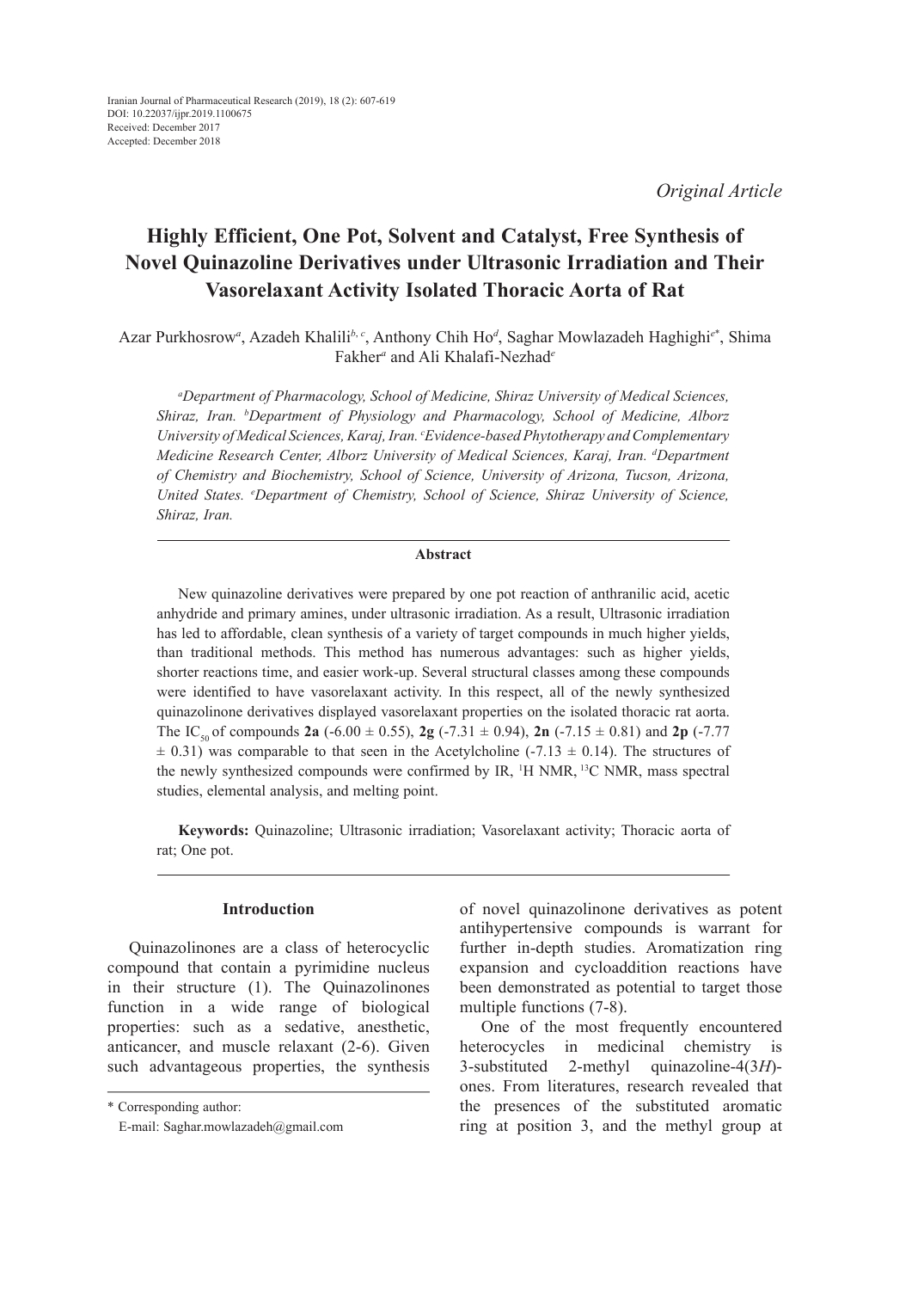position 2, are requisites for vasorelaxant activities (9). Recently, several methods have been developed for synthesizing 3-substituted 2-methyl quinazoline-4(3*H*)-one systems (10). The most common methods for the preparation of quinazolinones involve amidation of anthranilonitrile, anthranilic acid, or anthranilamide- followed by cyclization of the resulting intermediate. The 4(3*H*)-Quinazolines were prepared using silica sulfuric acid,  $\text{PCl}_3$ , and  $\text{Zn/HCOONH}_4$  under microwave irradiation (11-13). Most of these multi-step procedures have significant drawbacks: such as longer reaction times lower product yields, harsher reaction conditions, and the usage of expensive and environmentally toxic catalysts or reagents. The development of a simplistic and efficient method for the synthesis of 3-substituted 2-methyl quinazoline-4(3*H*)-ones is therefore desirable.

This study was focused on the synthesis of novel quinazolinone derivatives and the study of vasorelaxant effects of 3-substituted 2-methyl quinazoline-4(3*H*)-ones. The synthesis of these compounds was performed by the reactions of anthranilic acid and acetic anhydride, with selected aromatic/aliphatic primary amines under Ultrasonic irradiation in one pot. The yield of this reaction ranged from fair, to excellent. Due to the fact that ultrasound irradiation is able to activate numerous organic reactions, ultrasonic chemistry has received increased recognition in the recent years (14). In addition, ultrasound irradiation benefits to an acceleration of organic reactions in homogeneous and heterogeneous systems than that of conventional methods (15–24). The ultrasonic sonochemical phenomenon originates from the interaction between a suitable field of sound waves and a potentially reacting chemical system (25-27).

#### **Experimental**

#### *Chemistry*

All chemicals used in the present study were of analytical grade, purchased from Sigma, Aldrich and Merck chemical Co. All the solvents were used after distillation, and dried according to their standard methods. All reactions were monitored by thin laer chromatography (TLC) on precoated silica gel Poly Gram SILG/ UV254 plates; the spots were visualized with UV light. Sonication was performed using a Dr. Hielscher UP200Hultrasonic instrument with a frequency of 24 kHz and nominal power of 600 W/cm2. Melting points were measured in open capillaries tubes in a Barnstead Electrothermal 9100 BZ circulating oil melting point apparatus. Elemental analyses were performed on a thermos sfinnigan flash EA1112-1CHNS. IR spectra were recorded on a Perkin–Elmer FT-IR 240-C spectrophotometer using KBr optics. Mass spectra were recorded on a FINNIGAN-MAT 8430 mass spectrometer operating at 70 eV. 13C nuclear magnetic resonance (13C NMR) and <sup>1</sup>H nuclear magnetic resonance (<sup>1</sup>H NMR) spectra were recorded for the compounds on Advance bruker (250 MHz) instrument. Chemical shifts are reported in parts per million (ppm) using tetramethylsilane (TMS) as an internal standard.

*General experimental procedure for the preparation of 3-substituted 2-methyl quinazoline-4(3H)-ones*

The mixture of anthranilic acid (1 mmol), acetic anhydride (1.2 mmol) with selected aromatic/aliphatic amines (1 mmol) were reacted under ultrasonic irradiation. The reactions were performed in a water bath. After completion of reaction (monitored by TLC), the reaction mixture was washed with Chloroform  $(3 \times 10)$ mL). The Chloroform was evaporated to give the crude product, which was recrystallized from ethanol. All the products obtained were fully characterized by spectroscopic methods such as IR, <sup>1</sup>H NMR, <sup>13</sup>C NMR, elemental analysis, and mass spectroscopy and have been identified by the comparison of the reported spectral data.

*The spectral data for synthesized compounds 2-methyl-3-phenylquinazoline-4(3H)-one (2a)*

White solid, mp 145 °C. IR (KBr, cm<sup>-1</sup>): 3100 (s) , 2921 (s), 1675 (s), 1582 (s), 755 (s). <sup>1</sup>H NMR (250 MHz, DMSO- $d_6$ ) δ (ppm): 2.09  $(s, 3H)$ , 7.39-7.64 (m, 8H), 8.05 (d, J = 7.5 Hz, 1H).<sup>13</sup>C NMR (62.9 MHz, DMSO-d<sub>6</sub>) δ (ppm):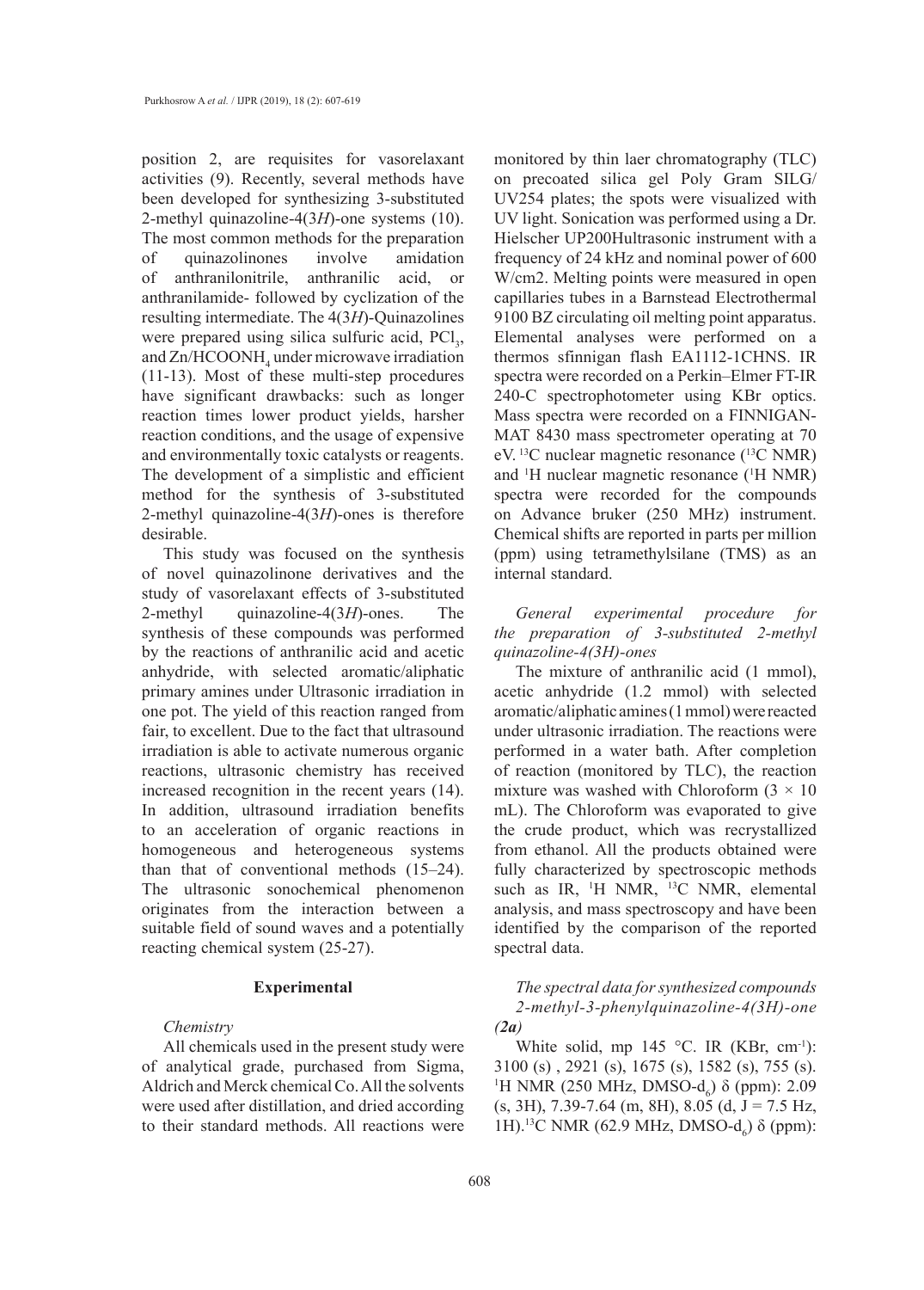24.0 , 120.4, 124.5, 126.2, 126.3, 126.6, 128.4, 128.9, 129.5, 137.8, 147.2, 154.3, 161.4. MS (m/z): 236 (M+ ), 149 (21.9%), 97 (22.3%), 77 (67.2%), 57 (base peak, 100%). Anal. Calcd for  $C_{15}H_{12}N_2O$  (236.27): C,76.25; H,5.12; N,11.86. Found: C, 79.81; H, 5.03; N, 11.75.

### *2-methyl-3-(4-methylpiperazin-1-yl) quinazolin-4(3H)-one (2b)*

Yellow solid, mp 79.8  $^{\circ}$ C. IR (KBr, cm<sup>-1</sup>): 3100 (s), 3001 (w), 2931 (s), 1674 (s), 1589 (s), 1458 (m), 779 (s). 1 H NMR (250 MHz, DMSO- $d_6$ ) δ (ppm): 1.98 (s, 3H), 2.53 (s, 3H), 2.76-2.81 (m, 8H), 7.3-7.6 (m, 3H), 8.09 (d,  $J = 1$  Hz, 1H).<sup>13</sup>C NMR (62.9 MHz, CDCl<sub>3</sub>) δ (ppm): 22.6, 45.1, 49.6, 54.9, 120.9, 122.4, 126.2, 126.3, 134.3, 146.6, 157.6, 161.8. MS (m/z): 258 (M+ ), 236 (7.4%), 201 (4.6%), 185 (3.1%), 166 (4.8%), 137 (7.2%), 99 (18.4%), 83 (55.7%), 57 (base peak, 100%). Anal. Calcd for  $C_{14}H_{18}N_4O$  (258.32): C, 65.09; H, 7.02; N, 21.69. Found: C, 65.01; H, 6.94; N, 21.61.

## *3-(3-hydroxypyridin-2-yl)-2 methylquinazolin-4(3H)-one (2c)*

Orange solid, mp 183.8 °C. IR (KBr, cm<sup>-1</sup>): 3550 (m), 3100 (s), 2950 (s), 1680 (s), 1620 (s), 760 (s). <sup>1</sup>H NMR (250 MHz, DMSO-d<sub>6</sub>) δ (ppm): 2.17 (s, 3H), 7.29 (t, J = 7.5 Hz, 1H), 7.4  $(d, J = 7.5$  Hz, 1H), 7.62-7.75 (m, 3H), 8.25 (d,  $J = 1.5$  Hz, 1H), 8.68 (d,  $J = 10.5$  Hz, 1H), 10.8 (s, 1H). <sup>13</sup>C NMR (62.9 MHz, DMSO-d<sub>6</sub>)  $\delta$ (ppm): 24.9, 116.3, 119.8, 122.4, 126.0, 128.4, 131.0, 133.9, 140.8, 141.5, 147.8, 151.0, 152.5, 161.5. MS (m/z): 253 (M+ ), 192 (1.5%), 161 (1.7%), 95 (12.9%), 69 (base peak, 100%). Anal. Calcd for  $C_{14}H_{11}N_3O_2$  (253.26): C, 66.40; H, 4.38; N, 16.59. Found: C, 66.31; H, 4.30; N, 16.54.

## *N,2-dimethyl-4-oxoquinazoline-3(4H) carboxamide (2d)*

Yellow solid, mp  $181.2$  °C. IR (KBr, cm<sup>-1</sup>): 3400 (m), 3102 (s), 3000 (s), 1645 (s), 1596 (s), 775 (s). <sup>1</sup>H NMR (250 MHz, DMSO-d<sub>6</sub>) δ (ppm): 2.1 (s, 3H), 3.45 (s, 3H), 7.49-7.71 (m, 3H), 8.42 (d, J = 7.5 Hz, 1H), 11.05 (s, 1H).<sup>13</sup>C NMR (62.9 MHz, DMSO- $d_6$ ) δ (ppm): 21.3, 24.9, 122.4, 126.0, 126.3, 130.9, 134.1, 148.7, 161.7, 168.4, 169.4. MS (m/z): 217 (M+ ), 179 (11.8%), 160 (76.3%), 137 (50.3%), 119 (base peak, 100%), 92 (54%), 69 (76.9%). Anal. Calcd for  $C_{11}H_{11}N_3O_2$  (217.22): C, 60.82; H, 5.10; N, 19.34. Found: C, 60.74; H, 5.01; N, 19.28.

*2-(2-methyl-4-oxoquinazolin-3(4H)-yl) anthracene-9,10-dione (2e)*

Orange solid, mp 236.4 °C. IR (KBr, cm<sup>-1</sup>): 3149 (s), 2950 (s), 1705 (s), 1674 (s), 1589 (s), 779 (s). <sup>1</sup>H NMR (250 MHz, DMSO-d<sub>6</sub>) δ (ppm): 1.7 (s, 3H), 6.9 (t, J = 7.5 Hz, 1H), 7.23  $(d, J = 7.5 \text{ Hz}, 1\text{H}), 7.85 - 8.15 \text{ (m, 8H)}, 8.42 \text{ (s,$ 1H). <sup>13</sup>C NMR (62.9 MHz, DMSO-d<sub>6</sub>) δ (ppm): 21.1, 115.5, 120.7, 123.0, 126.5, 126.9, 127.0, 130.5, 131.0, 131.1, 135.2, 138.3, 146.5, 156.1, 159.2, 170.1, 176.5, 180.2. MS (m/z): 366 (M+ ), 223 (13.1%), 207 (12.3%), 151 (42.8%), 111 (17.4%), 83 (52.2%), 57 (base peak, 100%). Anal. Calcd for  $C_{23}H_{14}N_2O_3$  (366.37): C, 75.40; H, 3.85; N, 7.65. Found: C, 75.31; H, 3.77; N, 7.58.

*3-benzyl-2-methylquinazolin-4(3H)-one (2f)*  Yellow oil. IR (KBr, cm<sup>-1</sup>): 3050 (s), 2860 (s), 1640 (s), 1600 (s), 1470 (m), 725 (s). 1 H NMR (250 MHz, DMSO- $d_6$ ) δ (ppm): 2.41 (s, 3H), 5.24 (s, 2H), 7.07-7.63 (m, 8H), 8.1 (d, J  $= 0.7$  Hz, 1H). <sup>13</sup>C NMR (62.9 MHz, CDCl<sub>3</sub>) δ (ppm): 23.3, 47.0, 120.3, 122.4, 127.0, 127.1, 128.6, 128.9, 134.4, 139.6, 147.3, 154.6, 162.3. MS (m/z): 250 (M+ ), 144 (22.9%), 91 (base peak, 100%), 65 (26.5%). Anal. Calcd for  $C_{16}H_{14}N_2O$  (250.29): C, 76.78; H, 5.64; N, 11.19. Found: C, 76.71; H, 5.61; N, 11.12.

## *3-(4-nitrophenylamino)-2 methylquinazolin-4(3H)-one (2g)*

Orange solid, mp 101.1 °C. IR (KBr, cm<sup>-1</sup>): 3506 (w), 3190 (s), 2968 (s), 1675 (s), 1596 (s), 1502 (s), 1350 (s), 800 (s). 1 H NMR (250 MHz, DMSO-d<sub>6</sub>) δ (ppm): 2.45 (s, 3H), 6.8 (d, J = 7.5 Hz, 1H), 7.49 (t, J = 3.3 Hz, 1H), 7.69 (d, J = 7.5 Hz, 1H), 7.86 (t, J = 1.16 Hz, 1H), 8.1 (d, J = 2.5 Hz, 1H). <sup>13</sup>C NMR (62.9 MHz, DMSO-d<sub>6</sub>) δ (ppm): 21.1 , 111.7, 120.9, 125.9, 126.3, 126.6, 126.9, 134.9, 139.8, 146.5, 152.6, 156.8, 159.9. MS (m/z): 296 (M+ ), 160 (21.2%), 123 (10.1%), 97 (16.1%), 69 (base peak, 100%); Anal. Calcd for  $C_{15}H_{12}N_4O_3$  (296.28): C, 60.81; H, 4.08; N,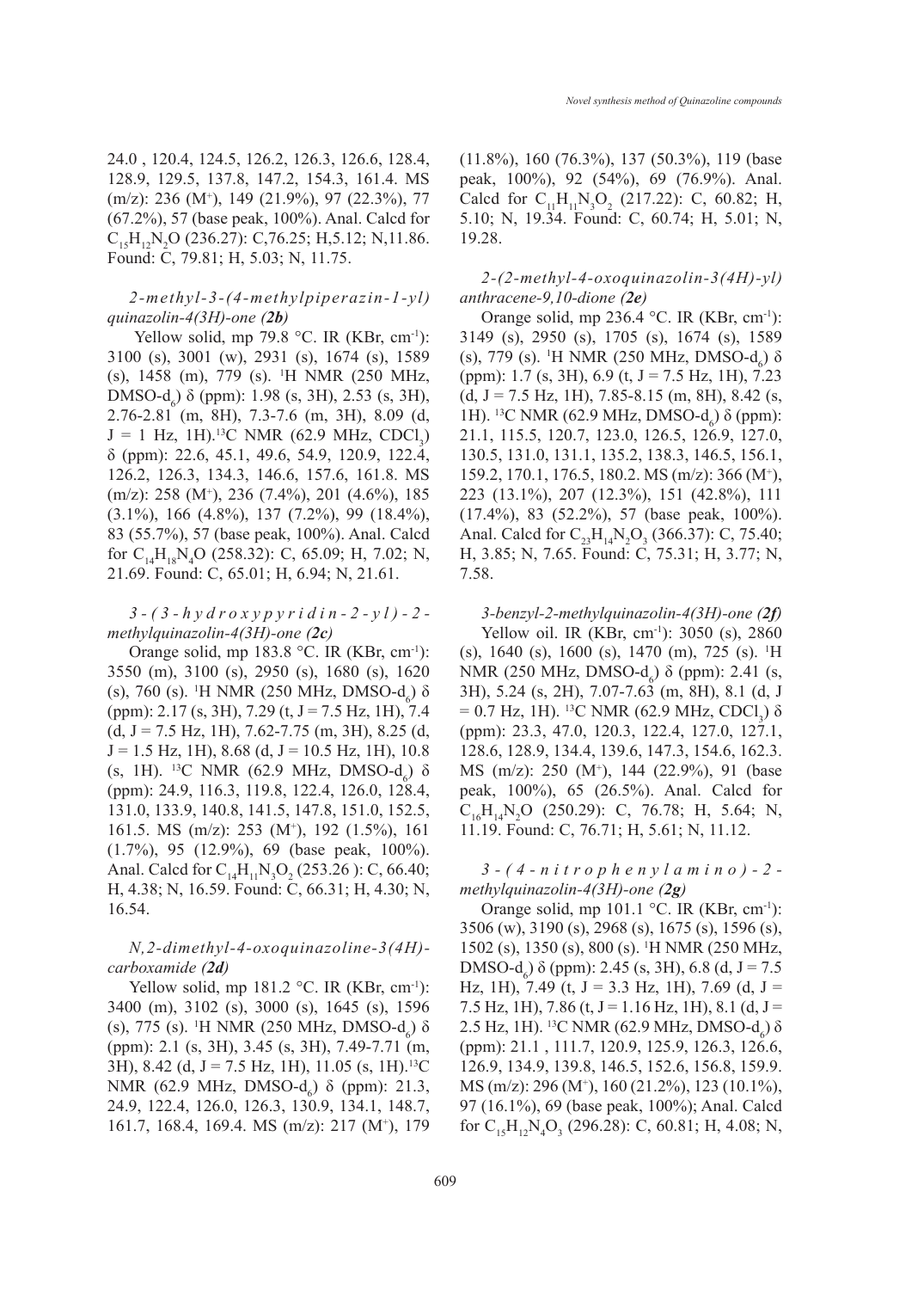#### 18.91. Found: C, 60.75; H, 4.02; N, 18.86.

#### *N-(2-methyl-4-oxoquinazolin-3(4H)-yl) benzamide (2h)*

White solid, mp 187.0 °C. IR (KBr, cm<sup>-1</sup>): 3450 (m), 3140 (s), 2950 (s), 1665 (s), 1597 (s), 795 (s). <sup>1</sup>H NMR (250 MHz, DMSO-d<sub>6</sub>) δ (ppm): 2.36 (s, 3H), 7.5-8.1 (m, 9H), 11.63 (s, 1H). <sup>13</sup>C NMR (62.9 MHz, DMSO-d<sub>6</sub>)  $\delta$ (ppm): 21.0, 120.5, 126.4, 126.8, 126.9, 127.7, 128.8, 131.1, 132.8, 135.0, 146.5, 156.1, 159.0, 165.9. MS (m/z): 279 (M+ ), 237 (4.9%), 174 (32%), 159 (6.7%), 120 (12.3%), 77 (base peak, 100%). Anal. Calcd for  $C_{16}H_{13}N_3O_2$  (279.29): C, 68.81; H, 4.69; N, 15.05. Found: C, 68.76; H, 4.63; N, 15.01.

## *2-methyl-4-oxo-N-phenylquinazoline-3(4H)-carboxamide (2i)*

White solid, mp  $176.0$  °C. IR (KBr, cm<sup>-1</sup>): 3400 (m), 3130 (s), 2960 (s), 1670 (s), 1595 (s), 790 (s). <sup>1</sup>H NMR (250 MHz, DMSO-d<sub>6</sub>) δ (ppm): 2.46 (s, 3H), 6.94 (q, J = 17.5 Hz, 1H), 7.22-7.45 (m, 8H), 8.63 (s, 1H). 13C NMR (62.9 MHz, DMSO- $d_6$ ) δ (ppm): 25.1, 118.1, 121.7, 124.4, 127.4, 128.7, 129.0, 134.5, 139.6, 148.0, 152.5, 166.3, 169.1. MS (m/z): 279 (M+ ), 261 (2.2%), 213 (2.4%), 194 (2.8%), 149 (10%), 111 (18.3%), 83 (37.3%), 57 (base peak, 100%). Anal. Calcd for  $C_{16}H_{13}N_3O_2$  (279.29): C, 68.81; H, 4.69; N, 15.05. Found: C, 68.77; H, 4.61; N, 15.00.

## *2-methyl-3-(7H-purin-6-yl)quinazolin-4(3H)-one (2j)*

White solid, mp 154.0  $^{\circ}$ C. IR (KBr, cm<sup>-1</sup>): 3274 (m), 3116 (s), 2930 (s), 1689 (s), 1582 (s), 1530 (m), 750 (s). 1 H NMR (250 MHz, DMSO-d<sub>6</sub>) δ (ppm): 2.1 (s, 3H), 7.09 (t, J = 4.2 Hz, 1H), 7.5 (t, J = 6.0 Hz, 1H), 7.92 (d, J = 10.0 Hz, 1H), 8.14 (s, 1H), 8.42 (d,  $J = 7.5$  Hz, 1H), 9 (s, 1H), 11.07 (s, 1H).13C NMR (62.9 MHz, DMSO-d<sub>6</sub>) δ (ppm): 24.9, 119.8, 122.4, 126.2, 129.5, 131.5, 133.9, 134.5, 140.8, 151.2, 152.2, 157.0, 165.7, 168.4.MS (m/z): 278 (M+ ), 236 (4.4%), 197 (3.8%), 177 (6.6%), 135 (18.9%), 97 (38.6%), 81 (39.8%), 57 (base peak, 100%). Anal. Calcd for  $C_{14}H_{10}N_{6}O$  (278.27): C, 60.43; H, 3.62; N, 30.20. Found: C, 60.40; H, 3.59; N, 30.16.

*3-(3-hydroxyphenyl)-2-methylquinazolin-4(3H)-one (2k)* 

White solid, mp 114.5 °C. IR (KBr, cm<sup>-1</sup>): 3610 (m), 3100 (s), 2900 (s), 1645 (s), 1597 (s), 720 (s). <sup>1</sup>H NMR (250 MHz, DMSO- $d_6$ )  $\delta$  (ppm): 2.13 (s, 3H), 6.7 (d, J = 2.5 Hz, 1H), 6.9 (q,  $J = 7.5$  Hz, 1H), 7.1 (s, 1H), 7.3 (t,  $J =$ 2.5 Hz, 1H), 7.4 (t,  $J = 2.5$  Hz, 1H), 7.6 (d, J  $= 7.5$  Hz, 1H), 7.8 (d, J = 2.5 Hz, 1H), 8 (d,  $J = 7.5$  Hz, 1H), 9.8 (s, 1H). <sup>13</sup>C NMR (62.9 MHz, DMSO- $d_6$ )  $\delta$  (ppm): 23.7, 115.3, 115.9, 118.7, 120.4, 126.2, 126.3, 126.5, 130.2, 134.4, 138.7, 147.2, 154.4, 158.2, 161.1. MS (m/z): 252 (M+ ), 210 (4.8%), 177 (5.9%), 139 (8.1%), 97 (39%), 58 (base peak, 100%). Anal. Calcd for  $C_{15}H_{12}N_2O_2$  (252.27): C, 71.42; H, 4.79; N, 11.10. Found: C, 71.37; H, 4.72; N, 11.02.

*3-(6,7-dihydro-6-oxo-1H-purin-2-yl)-2 methylquinazolin-4(3H)-one (2l)*

White solid, mp 180.7 °C. IR (KBr, cm<sup>-1</sup>): 3317 (m), 3109 (s), 2900 (s), 1697 (s), 1620 (m), 1550 (m), 779 (s). 1 H NMR (250 MHz, DMSO- $d_6$ ) δ (ppm): 2.1 (s, 3H), 7.1 (t, J = 7.5 Hz, 1H), 7.5 (t,  $J = 7.5$  Hz, 1H), 7.9 (d,  $J = 7.5$ Hz, 1H), 8.4 (d,  $J = 7.5$  Hz, 1H), 9.2 (s, 1H), 11 (s, 1H), 11.8 (s, 1H). 13C NMR (62.9 MHz, DMSO- $d_6$ ) δ (ppm): 24.9, 116.4, 119.9, 122.5, 126.2, 129.6, 130.1, 131.0, 131.6, 133.9, 134.7, 140.8, 168.4, 169.4. MS (m/z): 294 (M+ ), 252 (5.3%), 213 (6.3%), 193 (7%), 96 (42%), 62 (base peak, 100%). Anal. Calcd for  $C_{14}H_{10}N_6O_2$ (294.27): C, 57.14; H, 3.43; N, 28.56. Found: C, 57.07; H, 3.40; N, 28.51.

#### *3-(4-bromophenyl)-2-methylquinazolin-4(3H)-one (2m)*

White solid, mp 157.2  $\degree$ C. IR (KBr, cm<sup>-1</sup>): 310.7 (s), 2911 (s), 1665 (s), 1560 (s), 1061 (s), 741 (s). <sup>1</sup>H NMR (250 MHz, DMSO- $d_6$ ) δ (ppm): 2.00 (s, 3H), 7.39-7.66 (m, 7H), 7.72 (d, J = 10.0 Hz, 1H). 13C NMR (62.9 MHz, DMSO- $d_6$ )  $\delta$  (ppm): 23.9, 120.4, 124.5, 126.2, 126.3, 126.6, 128.4, 128.9, 129.5, 137.8, 147.2, 154.3, 161.3. MS (m/z): 315 (M+ +1), 236 (0.9%), 215 (22.1%), 171 (base peak, 100%), 92 (63.8%), 65 (64.6%). Anal. Calcd for  $C_{15}H_{11}BrN_2O$  (315.16): C, 57.16; H, 3.52; N, 8.89. Found: C, 57.11; H, 3.44; N, 8.79.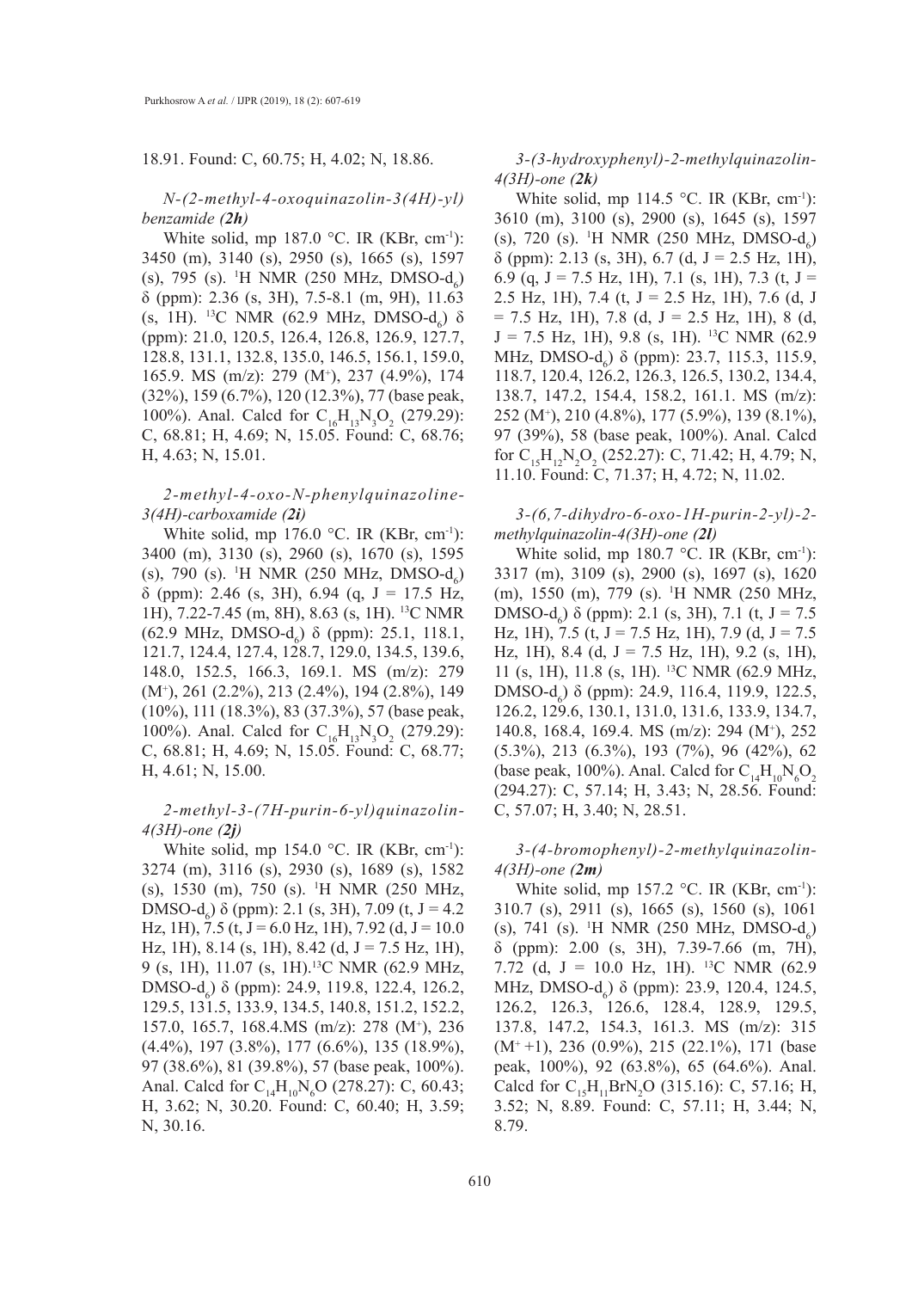*3-(2,4-dinitrophenylamino)-2 methylquinazoline-4(3H)-one (2n)*

Yellow solid, mp  $181.0$  °C. IR (KBr, cm<sup>-1</sup>): 3490 (m), 3100 (s), 3000 (s), 1675 (s), 1610 (s), 1526 (s), 1345 (s), 773 (m). 1 H NMR (250 MHz, DMSO- $d_6$ )  $\delta$  (ppm): 2.40 (s, 3H), 7.10 (d,  $J = 10.0$  Hz, 1H), 7.54-8.08 (m, 3H), 8.20 (d, J  $= 2.5$  Hz, 1H), 8.25 (d, J = 2.5 Hz, 1H), 8.92 (d,  $J = 5.0$  Hz, 1H), 11.04 (s, 1H).<sup>13</sup>C NMR (62.9) MHz, DMSO- $d_6$ )  $\delta$  (ppm): 21.1, 115.5, 120.7, 123.0, 126.5, 126.9, 127.0, 130.5, 131.0, 131.1, 135.2, 138.3, 146.5, 156.1, 159.2. MS (m/z): 341 (M+ ), 179 (11.4%), 149 (7%), 119 (64.8%), 92 (31%), 69 (base peak, 100%). Anal. Calcd for  $C_{15}H_{11}N_5O_5$  (341.28): C, 52.79; H, 3.25; N, 20.52. Found: C, 52.71; H, 3.20; N, 20.47.

## *2-methyl-3-(phenylsulfonyl)quinazolin-4(3H)-one (2o)*

Yellow solid, mp  $223.0$  °C. IR (KBr, cm<sup>-1</sup>): 3110 (s), 2950 (s), 1660 (s), 1600 (s), 1320 (s), 1150 (s), 800 (s). 1 H NMR (250 MHz, DMSO-d<sub>6</sub>) δ (ppm): 2.10 (s, 3H), 7.1 (q, J = 7.0 Hz, 1H), 7.51-7.58 (m, 5H), 7.92-7.96 (m, 3H).<sup>13</sup>C NMR (62.9 MHz, DMSO-d<sub>6</sub>) δ (ppm): 24.9, 116.4, 119.9, 122.5, 127.3, 127.4, 131.0, 132.1, 133.9, 140.7, 148.0, 168.4, 169.9. MS (m/z): 300 (M+ ), 237 (18%), 159 (7.3%), 141 (6.4%), 59 (base peak, 100%). Anal. Calcd for  $C_{15}H_{12}N_2O_3S(300.33)$ : C, 59.99; H, 4.03; N, 9.33. Found: C, 59.91; H, 4.01; N, 9.27.

## *3-(diphenylmethyleneamino)-2 methylquinazolin-4(3H)-one (2p)*

Yellow solid, mp  $131.6$  °C. IR (KBr, cm<sup>-1</sup>): 3050 (s), 2931 (s), 1666 (s), 1566 (s), 771 (s). <sup>1</sup>H NMR (250 MHz, DMSO- $d_6$ ) δ (ppm): 2.21 (s, 3H), 7.26-7.55 (m, 9H), 7.78-7.82 (m, 4H), 8 (d, J = 5 Hz, 1H). 13C NMR (62.9 MHz, DMSO- $d$ <sub>6</sub>) δ (ppm): 22.3, 120.2, 126.2, 127.4, 128.7, 129.6, 129.8, 130.0, 131.6, 133.9, 147.0, 159.2, 159.0, 165.2. MS (m/z): 339 (M+ ), 311 (5.2%), 297 (6.4%), 180 (7.5%), 166 (11.3%) 159 (14.8%), 76 (base peak, 100%). Anal. Calcd for  $C_{22}H_{17}N_3O(339.39)$ : C, 77.86; H, 5.05; N, 12.38. Found: C, 77.81; H, 5.01; N, 12.30.

*2-methyl-3-(1H-1,2 ,4-triazol-3-yl) quinazolin-4(3H)-one (2q)* 

White solid, mp 166.5  $\degree$ C. IR (KBr, cm<sup>-1</sup>): 3494 (m), 3050 (s), 2900 (s), 1689 (s), 1596 (s), 750 (s). <sup>1</sup>H NMR (250 MHz, DMSO-d<sub>6</sub>)  $\delta$  (ppm): 2.1 (s, 3H), 7.1 (t, J = 7.5 Hz, 1H), 7.5 (t,  $J = 7.5$  Hz, 1H) 7.9 (d,  $J = 7.5$  Hz, 1H), 8.4 (d, J = 10.0 Hz, 1H), 8.7 (s, 1H), 11.12 (s, 1H). <sup>13</sup>C NMR (62.9 MHz, DMSO-d<sub>6</sub>) δ (ppm): 25.4, 115.0, 116.7, 120.2, 123.4, 131.6, 134.1, 141.3, 151.9, 153.9, 161.8. MS (m/z): 227 (M+ ), 199 (10.4%), 159 (7%), 117 (44.5%), 92 (31%), 69 (base peak, 100%). Anal. Calcd for  $C_{11}H_9N_5O(227.22)$ : C, 58.14; H, 3.99; N, 30.82. Found: C, 58.14; H, 3.99; N, 30.82.

## *Pharmacological study Vasorelaxant activity*

The vasorelaxant activity of the synthesized quinazolinones was evaluated on isolated thoracic aorta of rats. In the present study, to evaluate the relaxation and contraction response we use Acetylcholine (Ach) and Phenylephrine (PE) as standard compounds, respectively. The effects of our new compounds on vascular function have been compared to that of Ach and PE. Direct Vasorelaxant activity of new quinazoline compounds (2a-2q) were analyzed on isolated thoracic aorta of rats.

Using intraperitoneal injection of Ketamine (60 mg/kg) and Xylazine (8 mg/kg), the male Sparque-Dawley rats (200-250 g) were anaesthetized. Afterwards, the thoracic aorta was cleansed of surrounding fat and connective tissues; cut into four rings of approximately 2-3 mm length, which was mounted on hooks connected to force transducer in isolated tissue organ bath (K30, Hugo Sachs Electronik, Germany) filled with 20 mL physiological solution of the following composition  $(mmol/L):$  NaCl 118, KCl 4.7,  $KH_2PO_4$  1.2,  $CaCl<sub>2</sub>$  2.5, MgSO<sub>4</sub> 1.2, NaHCO<sub>3</sub> 25, D-glucose 11.1 kept at 37  $\degree$ C. and bubbled constantly with 95%  $O_2$  and 5%  $CO_2$  (pH 7.4). Tension was recorded by a four channel polygraph (model 705/1, Hugo Sachs Electronik, Germany). The tissues were allowed to stabilize for 60 min, during which they were washed every 20 min. Afterwards, ring was precontracted using the Phenylephrine (PE: 10<sup>-6</sup> M). Dose-relaxation response to new compounds  $(10^{-9}-10^{-4} \text{ M})$ was performed at the plateau of contractile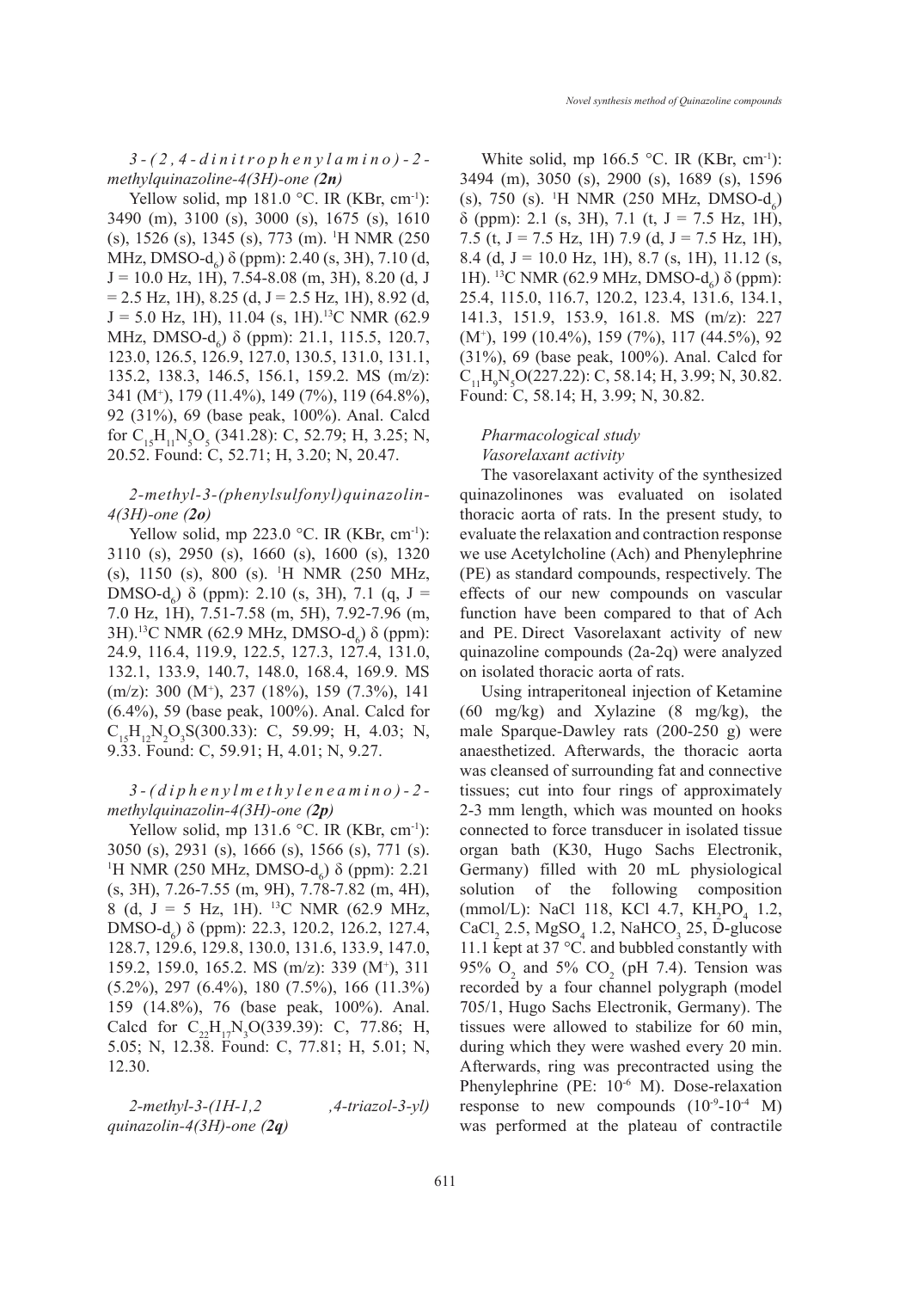## Ultrasonic irridiation



Figure 1. The synthesis of ouinazolione compounds by ultrasonic irridiation.

response to PE. Acetylcholine was used as a irradiation, we have reference standard for vasodilating activity. The comparison of the groups was performed using  $IC_{50}$  and maximum response  $(E_{\text{max}})$ .

#### **Results and Discussion**

To our knowledge, all quinazolinone derivatives that were prepared in this study (2a) from Anthranilic acid (1 mmol), are novel compounds. They were developed in one pot reactions, under ultrasonic irradiation. The products were synthesized from commercially available materials. Ultrasonic irradiation has been widely applied in organic reactions. Replaced the traditional stirring method, ultrasonic irradiation accelerated a variety of synthetic transformations with a time- and energy-saving experimental design. As ultrasound generates intense turbulence and micro-scale liquid circulation currents, it results in a homogenous mixture at micro level. Considering the advantages of ultrasonic

irradiation, we have designed an efficient and practical procedure for the synthesis of 3-substituted 2-methyl quinazoline-4(3*H*)-ones with anthranilic acid, acetic anhydride, and primary amines under ultrasonic irradiation **Primary** from  $\overline{R}$ (Figure 1).

We have examined the synthesis of 2-methyl-3-phenylquinazoline-4(3*H*)-one (**2a**) from Anthranilic acid (1 mmol) , acetic anhydride (1.2 mmol) and aniline (1 mmol) as a model reaction. The product (**2a**) was synthesized in solvent free condition under ultrasonic irradiation (Figure 2).

> In our initial study, the reaction was incorporated with  $Cu(OAC)_{2}$  in  $CH_{3}CN$ solvent, where **2a** did not lead to any products even after 24 h (Table 1, entry 1). The reaction was also transferred in CHCl<sub>3</sub> using  $PdCl_2$ ,  $CeCl<sub>3</sub>$ , 7H<sub>2</sub>O as the catalyst, but no reactivity differences were observed (Table 1, entries 2 and 3). Similar results were also obtained with  $TiCl<sub>4</sub>$  or CuCl<sub>2</sub> as the catalyst in protic



Figure 2. Reaction model for the synthesis of the novel quinazolinone compounds.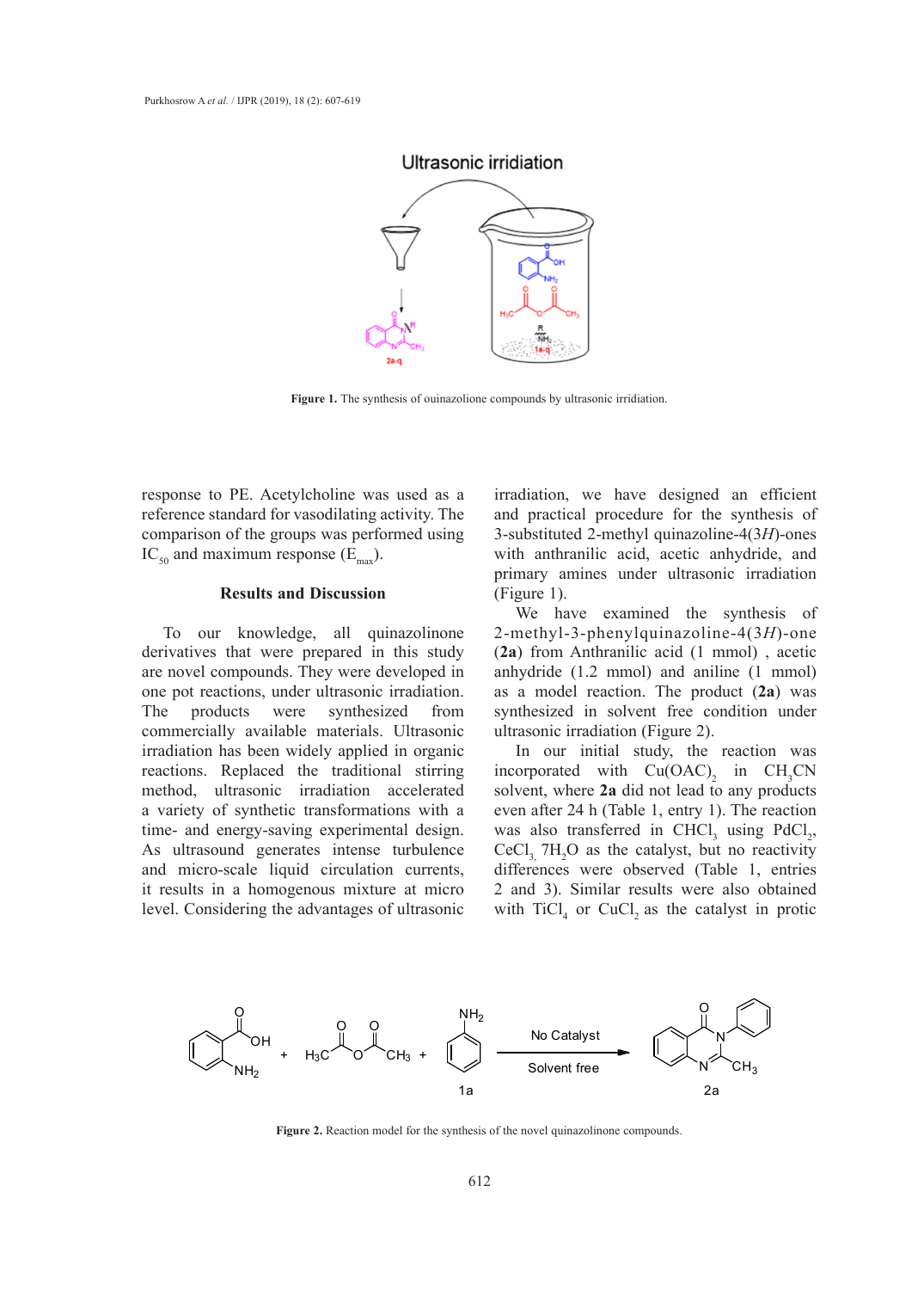|                 |                                      |                    | NH <sub>2</sub>        | Ο                    |                         |
|-----------------|--------------------------------------|--------------------|------------------------|----------------------|-------------------------|
|                 | ი<br><b>OH</b>                       | О                  | Catalyst               |                      |                         |
|                 | $\ddot{}$<br>NH <sub>2</sub>         |                    | Solvent<br>Temprature  | CH <sub>3</sub><br>N |                         |
| <b>Entry</b>    | Catalyst                             | <b>Solvent</b>     | Temp (°C)              | Time (h)             | Yield $(\frac{6}{9})^b$ |
| 1               | Cu(OAC),                             | CH <sub>3</sub> CN | reflux                 | 24                   | NR                      |
| $\overline{2}$  | PdCl <sub>2</sub>                    | CHCl <sub>3</sub>  | reflux                 | 24                   | NR                      |
| 3               | CeCl <sub>3</sub> .7H <sub>2</sub> O | CHCl <sub>3</sub>  | reflux                 | 24                   | NR                      |
| 4               | TiCl <sub>4</sub>                    | EtOH               | reflux                 | 24                   | <b>NR</b>               |
| 5               | CuCl <sub>2</sub>                    | MeOH               | reflux                 | 24                   | NR                      |
| 6               | Tungstophosphoric acid               | EtOH               | reflux                 | $40$ min             | 72                      |
| 7               | [bmim] [Br]                          | EtOH               | reflux                 | $60$ min             | 60                      |
| 8               | [bmim] $[BF_4]$                      | EtOH               | reflux                 | $65$ min             | 55                      |
| 9               | none                                 | none               | ultrasonic irradiation |                      |                         |
| (Amplitude 80%) | 60 sec                               | 90                 |                        |                      |                         |

**Table 1.** Study of effect of different catalysts on the model reaction in refluxed solvents. **Table 1.** Study of effect of different catalysts on the model reaction in refluxed solvents.

a Reaction condition: aniline (1 mmol), anthranilic acid (1 mmol) and acetic anhydride (1.5 mmol), solvent (5 mL) and catalyst (5 mol%). b Isolated yield.  $\frac{1}{2}$  solated yield.

solvent at reflux condition (Table 1, entries 4 and 5). The yield of product was enhanced when an ionic liquid, such as ethanol, was used as catalyst at reflux condition (Table 1, entries 7 and 8). As it is shown in this table, under refluxing conditions, higher reaction time is required. We have tested the reaction in different types of solvent, and the results were shown that in solvent free conditions, favorable yield was obtained in comparison with the other solvents (Table 1, entry 9). However, in spite of their potential utility, some of the reported methods involved the use of Lewis acids (such as  $TiCl<sub>4</sub>$ , entry 4). These traditional acids are corrosive, and produce significant amounts of waste; which limits their usefulness and causes serious environmental and safety concerns. Furthermore, with longer reaction times, lower yields, and toxic organic solvents, are disadvantages of some of these mentioned methods (such as  $TiCl<sub>4</sub>$ ). Due to their importance and useful properties, the development of an efficient, environmentally benign method for the preparation of these

widely used heterocyclic compounds is a major challenge in synthetic organic chemistry. Consequently, a method that uses  $TiO<sub>2</sub>$  as the catalyst should greatly contribute to the development of an environmental friendly process. Based on research, there are no reports on the use of  $TiO_2$  as a heterogeneous catalyst ultrasonic irradiation for the synthesis of substituted quinolones [28-30]. This is the first of its kind. Finally, the reaction proceeded under solvent-free conditions and ultrasound irradiation (Amplitude 80%); interestingly, it was completed at 60 sec and produced the desired product in 90% yield (Table 2).

For these reactions, the ultrasound reactor was set at 80% amplitude, with a pulse cycle of 1, frequency set to 24 kHz, and with an output power of 600 W. The results from Table 2 showcase the effectivness of ultrasonic irridiation on the development of this reaction. With its ability to distribute sound evenly throughout the bath, there is no need of other technology to operate the bath, and it works well for high frequency applications.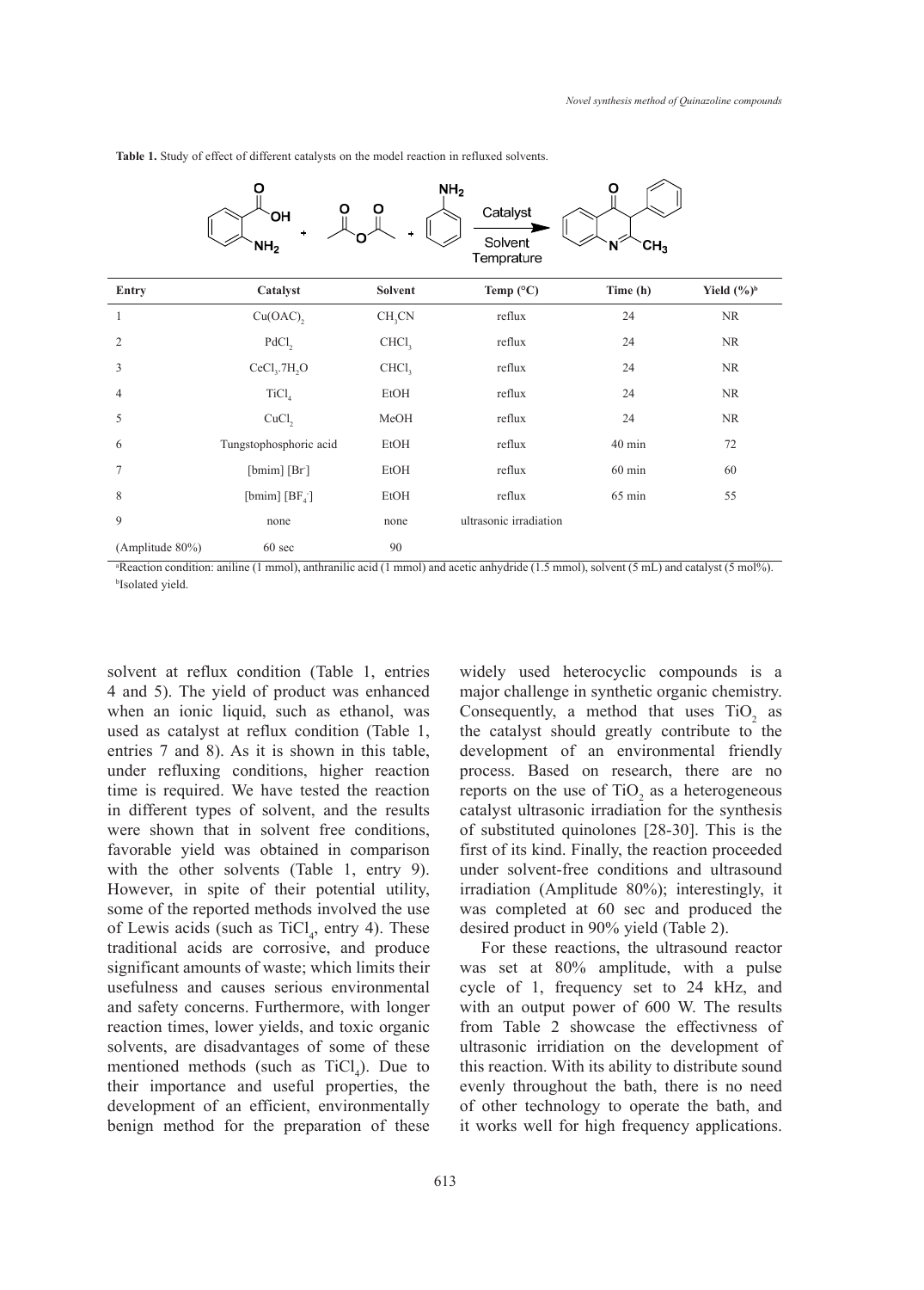| Yield $(\frac{6}{9})^a$ | Time (min) | Amplitude $(\% )$ | Cycle | Entry |
|-------------------------|------------|-------------------|-------|-------|
| 40                      | 4          | 40                |       |       |
| 73                      |            | 60                |       |       |
| 90                      |            | 80                |       |       |

**Table 2.** Under ultrasonic irradiation and solvent free.

a Isolated yield.

Our results dsiplayed an increase in the yield complemented by an increase of percentage of Amplitude (80%).

Various 3-substituted 2-methyl quinazoline-4(3*H*)-one derivative were synthesized under ultrasonic condition with a green procedure in excellent yields. Ultrasonic irradiation conveniently developed the one pot condensation reaction in solvent-free conditions. The results are summarized in Table 3. As it is shown in

**Table 3.** Results of three-component condensation reaction.

| $\boldsymbol{\mathsf{product}}$                                       | Yield $(\% )$ | Time (sec) |
|-----------------------------------------------------------------------|---------------|------------|
| $\overline{O}$<br>CH <sub>3</sub><br>2a                               | $90\,$        | $60\,$     |
| $N$ <sup>CH<sub>3</sub></sup><br>O<br>Ν<br>CH <sub>3</sub><br>Ν<br>2b | 84            | $70\,$     |
| HO<br>$\Omega$<br>'N<br>CH <sub>3</sub><br>'N<br>2c                   | $\bf 84$      | $90\,$     |
| O<br>$\n  M-CH3\n  M$<br>'N<br>CH <sub>3</sub><br>N<br>2d             | 91            | $50\,$     |
| $\Omega$<br>O<br>CH <sub>3</sub><br>N<br>2e                           | $85\,$        | $110\,$    |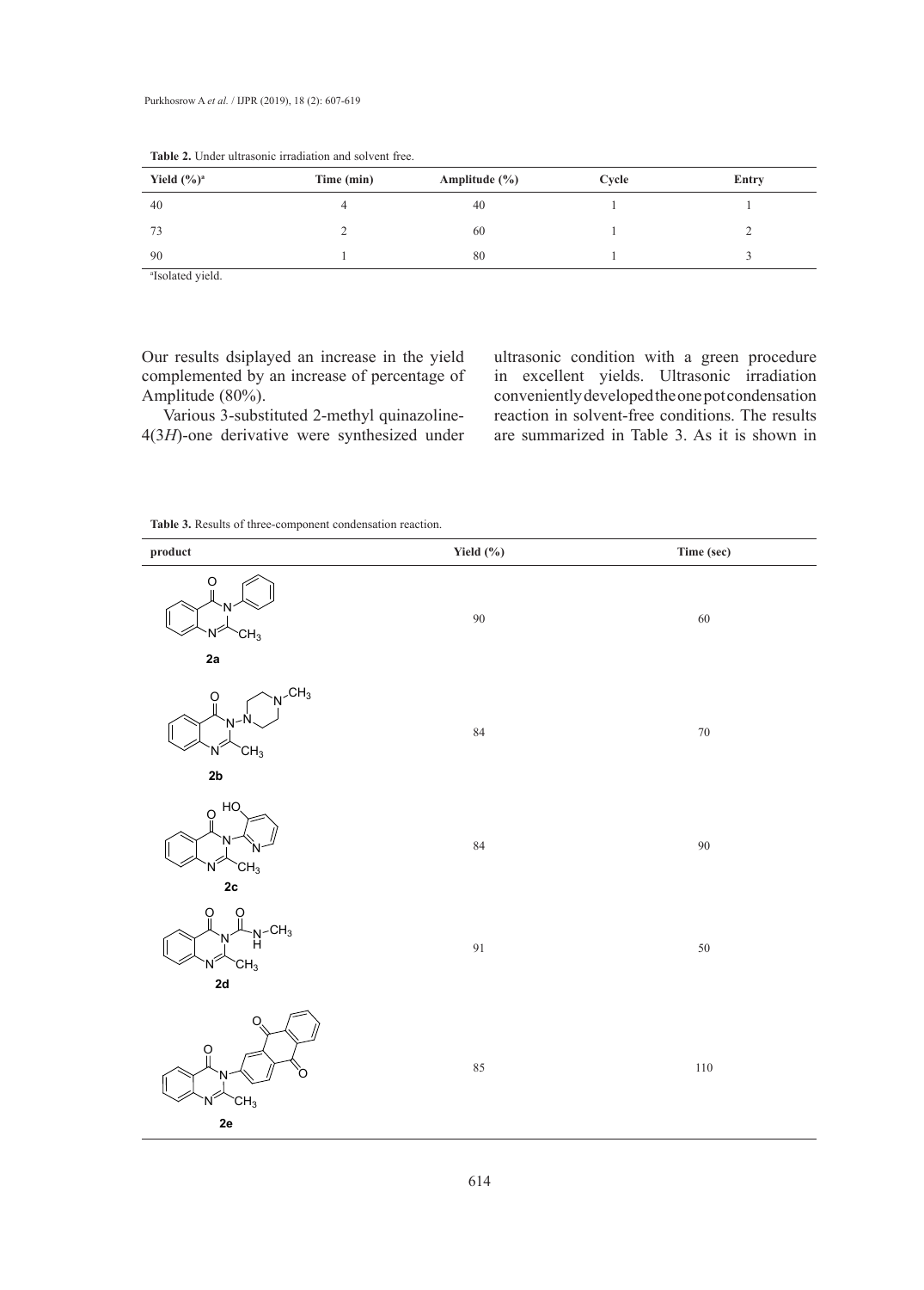## **Table 3.** Continued.

| rable 5. Commued.<br>product                                                                                                                                                                                                                                                                                                                                                          | Yield $(\% )$ | Time (sec) |
|---------------------------------------------------------------------------------------------------------------------------------------------------------------------------------------------------------------------------------------------------------------------------------------------------------------------------------------------------------------------------------------|---------------|------------|
| ဝူ<br>N<br>CH <sub>3</sub><br>Ν<br>2f                                                                                                                                                                                                                                                                                                                                                 | 93            | $50\,$     |
| O<br>H<br>N<br>N<br>NO <sub>2</sub><br>CH <sub>3</sub><br>N                                                                                                                                                                                                                                                                                                                           | $82\,$        | $80\,$     |
| 2g<br>ဝူ<br>$\frac{H}{N}$<br>N<br>O<br>CH <sub>3</sub><br>N<br>2 <sub>h</sub>                                                                                                                                                                                                                                                                                                         | $81\,$        | 55         |
| O<br>O<br>H,<br>CH <sub>3</sub><br>Ν<br>2i                                                                                                                                                                                                                                                                                                                                            | 83            | 60         |
| Ŏ<br>N<br>N.<br>HŅ<br>CH <sub>3</sub><br>Ν                                                                                                                                                                                                                                                                                                                                            | 84            | 100        |
| 2j<br>$\Omega$<br>`OH<br>N<br>CH <sub>3</sub><br>N<br>$2\mathsf{k}$                                                                                                                                                                                                                                                                                                                   | 92            | $70\,$     |
| $\begin{picture}(180,10) \put(0,0){\line(1,0){155}} \put(15,0){\line(1,0){155}} \put(15,0){\line(1,0){155}} \put(15,0){\line(1,0){155}} \put(15,0){\line(1,0){155}} \put(15,0){\line(1,0){155}} \put(15,0){\line(1,0){155}} \put(15,0){\line(1,0){155}} \put(15,0){\line(1,0){155}} \put(15,0){\line(1,0){155}} \put(15,0){\line(1,0){155}}$<br>$N^{\geq 1}$<br>CH <sub>3</sub><br>21 | $8\sqrt{1}$   | 120        |
| .Br<br>$\frac{0}{\parallel}$<br>CH <sub>3</sub><br>2m                                                                                                                                                                                                                                                                                                                                 | $82\,$        | $80\,$     |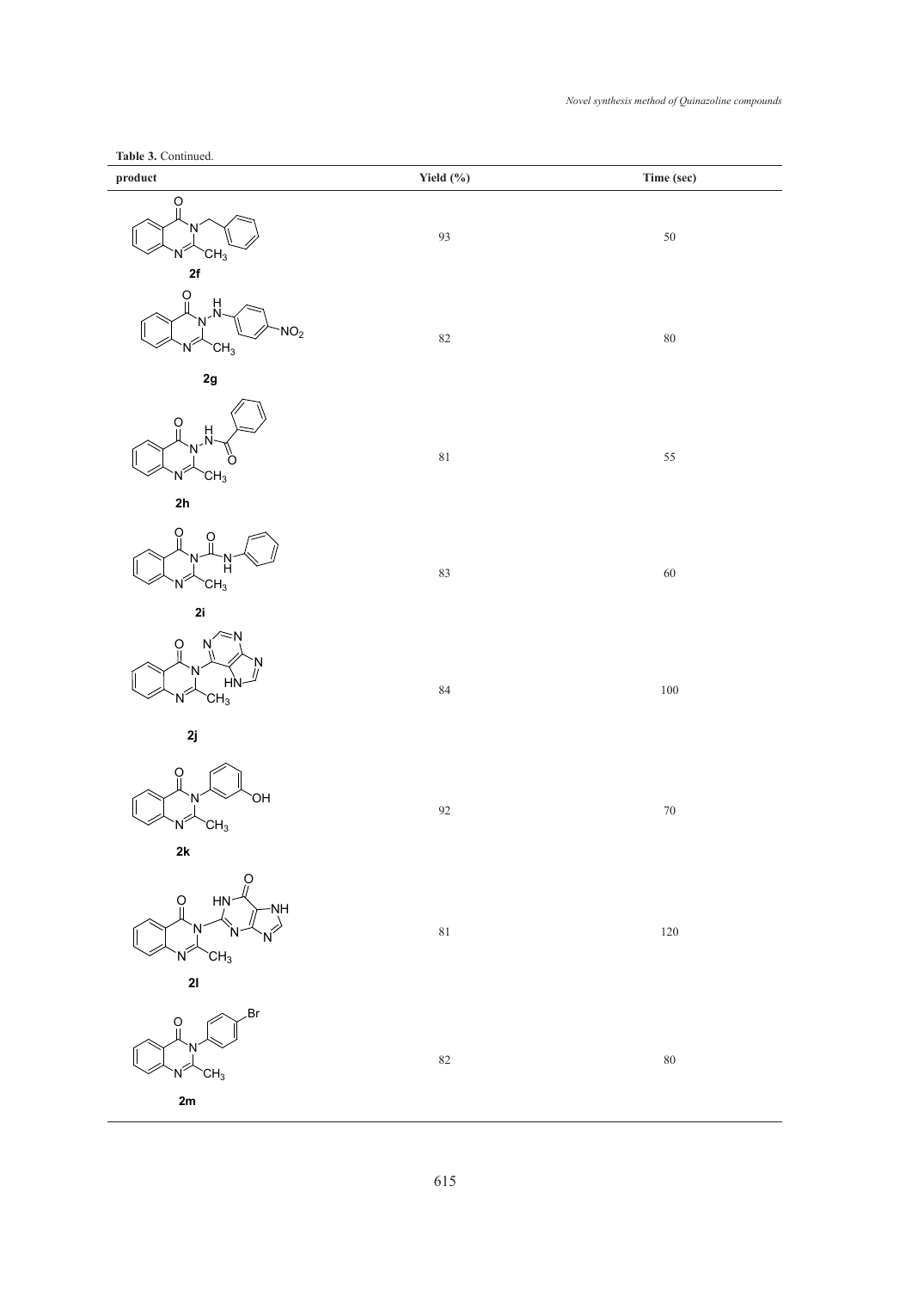

Products of three-component condensation reaction between anthranilic acid, acetic anhydride and primary amines under Ultrasonic Irridiation. Reaction conditions: anthranilic acid (1 mmol), acetic anhydride (1.2 mmol) and amine (1 mmol). All yields are isolated yield.

this table (Table 3), both aliphatic and aromatic amines led to desired 4(3*H*)-quinazolinone under ultrasonic irradiation. These reactions also undergo an intramolecular nucleophilic addition across the primary amines groupleading to formation of the quinazolinone ring in excellent yields. Due to the nucleophilicity of the amines with electron- withdrawing groups decrease, so the yields of primary amines with electron-donating groups are superior to those of electron-withdrawing groups (Table 3). Thin layer chromatography (TLC) was run throughout the reaction to optimize the reaction for purity and completion. The structure of the synthesized compounds is determined on the bases of spectroscopic data, including, IR, NMR, MS, elemental analysis and melting

point as reported in experimental section. The findings of our study revealed that all of the newly synthesized quinazoline derivatives exhibited vasorelaxant activity when tested on the isolated thoracic rat aorta. These compounds have the same basic structure with prazosin that acts as antihypertensive agents due to  $\alpha_1$ -antagonist activity. It seems that the substitution of R groups with ones that are seen in compounds **2a**, **7g**, **2n** and **2p** improves their biological activity compared to the other groups. Among these four compounds, phenyl group is prevalent. As a conclusion, it seems that the presence of phenyl group on that situation is a key characteristic for the improvement of vasorelaxant activity among compound **2p** with two phenyl groups, resulting in having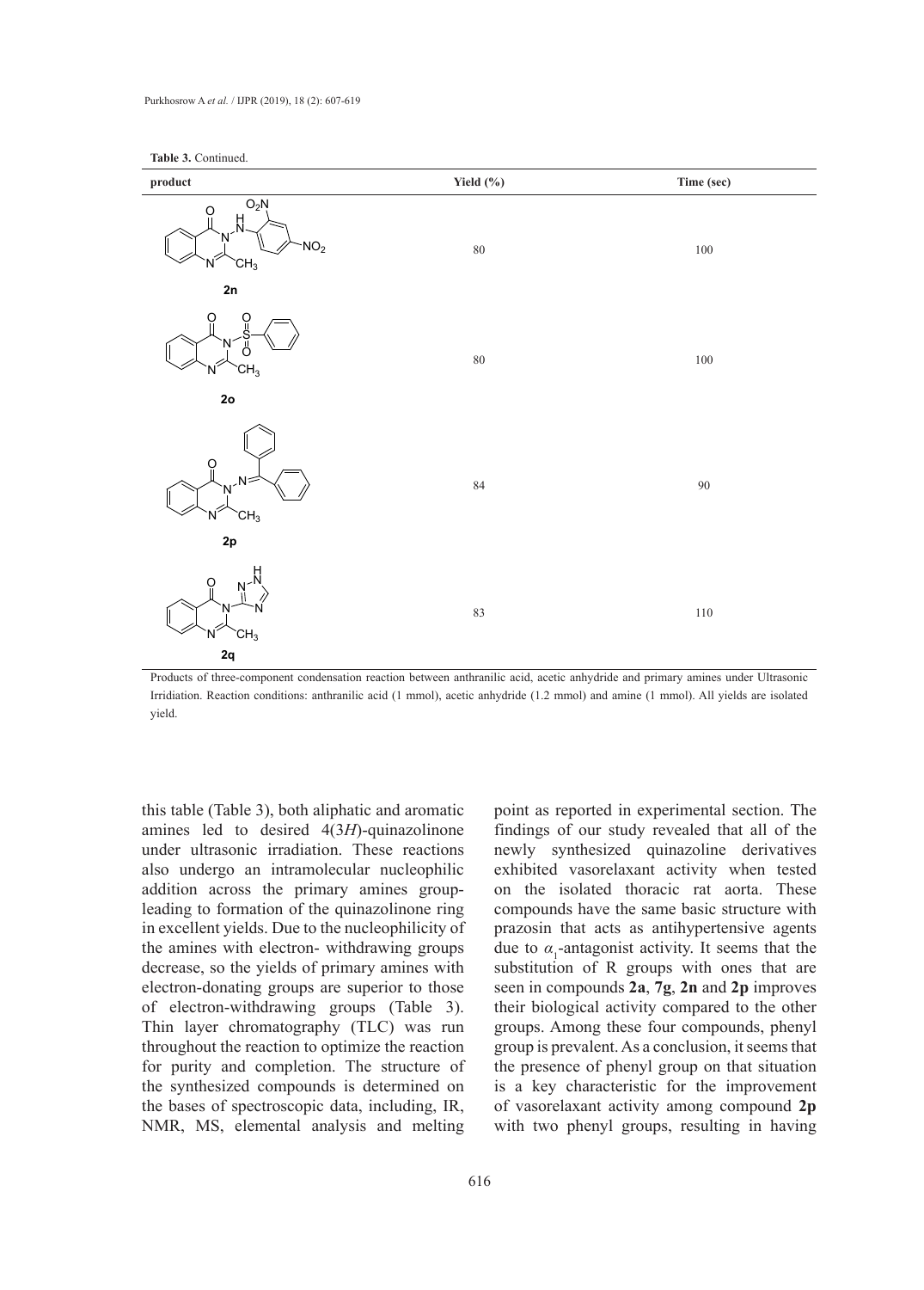| No. of compound | $IC_{50}$                       | $\mathbf{E}_{\text{max}}$ |
|-----------------|---------------------------------|---------------------------|
| 2a              | $-6.00\pm0.55$                  | $91.1 \pm 5.5$            |
| 2 <sub>b</sub>  | $\textnormal{-}5.50\pm0.47^*$   | $95.3 \pm 2.0$            |
| 2c              | $-4.54\pm0.67^*$                | $84.8\pm8.3$              |
| $2d$            | $\textnormal{-}5.33 \pm 0.24^*$ | $77.7 \pm 7.5$            |
| 2e              | $-5.65\pm0.59^*$                | $57.8 \pm 9.9^*$          |
| 2f              | $-5.30\pm0.50^*$                | $81.8 \pm 6.7$            |
| 2g              | $-7.31\pm0.94$                  | $86.4 \pm 4.0$            |
| $2\,\mathrm{h}$ | $-3.90 \pm 0.28$ <sup>*</sup>   | $50.0 \pm 4.5^\ast$       |
| 2i              | $\textnormal{-}5.03 \pm 0.76^*$ | $76.6\pm10$               |
| 2j              | $\textnormal{-}5.56 \pm 0.40^*$ | $77.6 \pm 13$             |
| 2k              | $\textnormal{-}5.24 \pm 0.24^*$ | $86.1\pm9.0$              |
| 21              | $\textbf{-5.38} \pm 0.72^*$     | $78.0 \pm 4.9$            |
| 2m              | $\textnormal{-}5.45 \pm 0.21^*$ | $84.1\pm8.3$              |
| 2n              | $-7.15\pm0.81$                  | $86.1 \pm 8.9$            |
| 2 <sub>0</sub>  | $\textnormal{-}5.24 \pm 0.47^*$ | $60.5 \pm 4.4^*$          |
| 2p              | $-7.77 \pm 0.31$                | $90.7 \pm 3.9$            |
| 2q              | $-5.16 \pm 0.60^*$              | $65.0 \pm 9.1$            |
| Ach             | $-7.13 \pm 0.14$                | $85.31 \pm 5.3$           |

**Table 4.** Comparison between vasorelaxant active synthesized quinazolinone and acetylcholine chloride on isolated thoracic rat aorta.

\* Denotes significantly different compared to Ach.

a higher, but not a significant vasorelaxant effect. In addition, the high lipophilicity and ability to penetrate the thoracic aorta tissue could be helpful in decreasing the dose of agents using as antihypertensive drugs. On the other hand, the groups consisting of a  $NO<sub>2</sub>$  on that phenyl substitution have slightly better vasodilating activity. Although Prazosin is the parent compound, it might be involved in other vasodilating pathways. The presence of the nitro receptors on vascular smooth muscle has been postulated by Needleman and Johnson [27]. These investigators suggested that the nitro – receptor interaction is accompanied by the oxidation of critical receptor sulfhydryl groups, which initiate vascular relaxation (Entries **2g**, **2n**). Consequently, substituting Aniline derivatives as a substrate are necessary for synthesis of varieties quinazolines. Using

Aniline as its derivatives provides researchers with a cheap, convenient, and easy to hand substitute. We have selected different derivatives of Aniline with electron donating and withdrawing groups to make potential vasorelaxant quinazolines. They are incredibly efficient on biological activity of compounds and they improve Vasorelaxant activity of quinazoline analougues (**2a**, **2g**, **2n** and **2p**). The outcomes show that the  $IC_{50}$  of mentioned compounds are commensurate with Ach in vasorelaxant activity.

#### *Pharmacological study: Findings*

Table 4 shows comparison of the vasorelaxant activity of new quinazoline compounds on the isolated thoracic rat aorta. The  $IC_{50}$  of compounds 2a, 2g, 2n, and 2p was comparable to that of seen in Ach  $(-7.13)$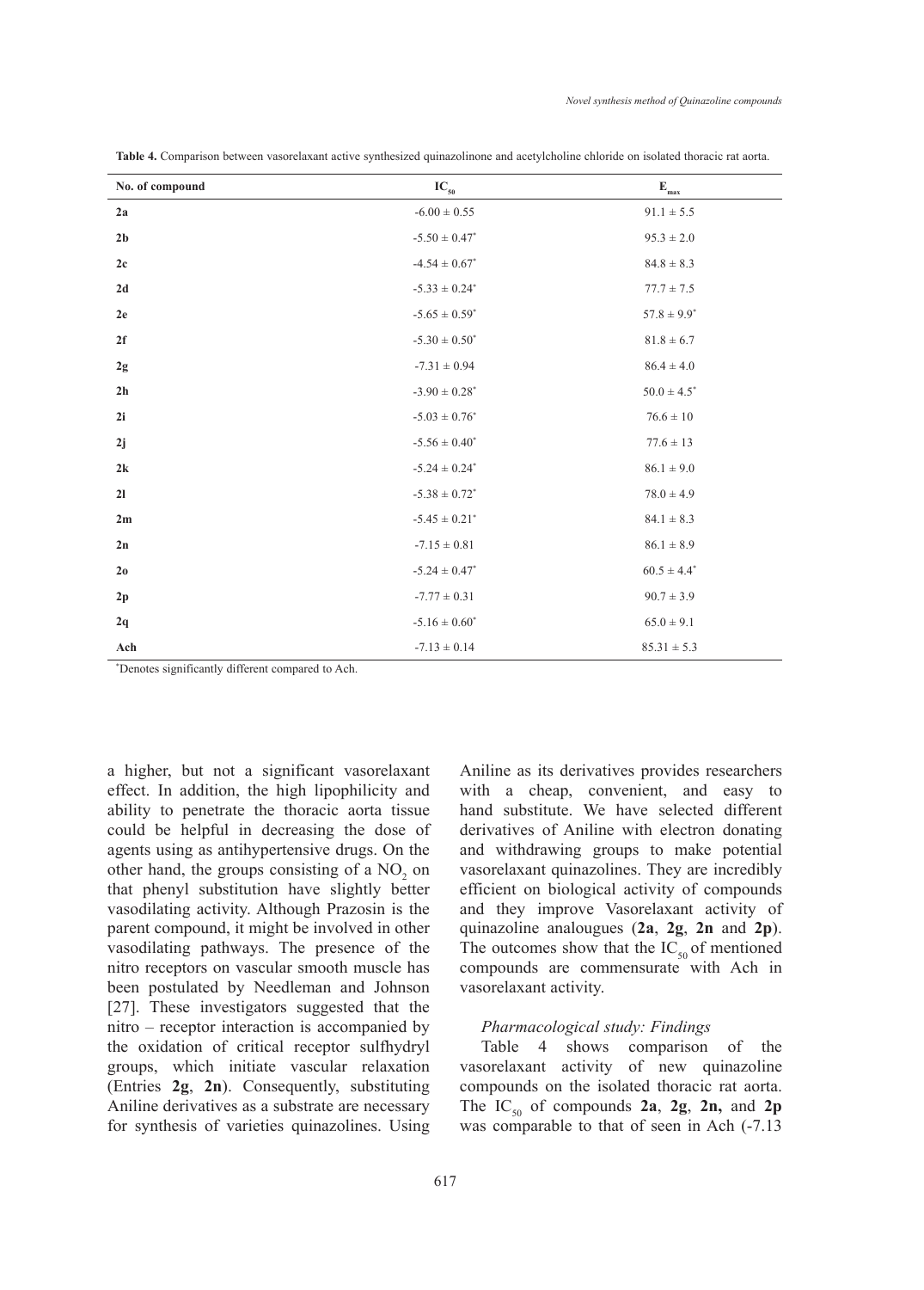

**Figure 3.** Ach relaxation response curves (n = 7 in each group) in isolated aortic rings from sparaq dawley rats for 4 new quinazoline compounds (**2a**, **2g**, **2n** and **2p**). The response (relaxation%) was calculated as the percentage of maximal responses to Ach in the control group.

 $\pm$  0.14) but the other value was significantly lower compared to Ach  $IC_{50}$ . Most of the new thoracic rat aorta. compounds (except: **2c**, **2h** and **2i**) did have comparable efficacy or maximal response to that of Ach  $(85.31 \pm 5.32)$ . These results indicate that despite the shift to the right translocation of the dose-response curve of quinolones compared to Ach, the relaxation efficacy is as great as for Ach (Figure 3).

#### **Conclusion**

In conclusion, we have established a novel efficient and facile method for the synthesis of quinazoline derivatives at ambient conditions, under ultrasonic waves. Ultrasound induces a notable acceleration for reactions, resulting in a significant decrease in reaction times. In addition, the synthesis of a quinazoline reaction, with high yields is achieved. Ultrasonic irradiation efficiently promoted onepot condensation reaction between anthranilic acid, acetic, anhydride, and amine derivatives in n solvent and catalyst free conditions. The findings of our study revealed that all of the newly synthesized quinazoline derivatives

ther value was significantly displayed vasorelaxant activity on the isolated thoracic rat aorta.

#### **Acknowledgment**

We acknowledge Shiraz University for partial support of this work.

#### **References**

- Gudasi KB, Patil SA, Kulkarni MV and Nethaji M. (1) Transition metal complexes of a potential anticancer quinazoline ligand. *Transition Met. Chem.* (2009) 34: 325–30.
- Armarego WLF. Advances in heterocyclic chemistry. (2) *Adv. Heterocycl. Chem.* (1979) 24: 1-62.
- Fisnerova L, Brunova B, Kocfeldova Z, Tikalova J, (3) Maturova E and Grimova. Synthesis and analgetic efficiency of some oxy and oxo derivatives of 4(3*H*)-quinazolinone. *J. Collect. Czech. Chem. Commun.* (1991) 56: 2373-81.
- (4) Achaiah G, Reddy VM, Malla Reddy V Saxena AK and Shanker K. Synthesis and biological activities of 3-[n-(4-oxo-2-substituted-3-quinazolinyl) formimidoyl] chromones. *Indian J. Pharm. Sci.* (1991) 53: 253-5.
- (5) Gravier D, Dupin JP, Casadebaig F, Hou G, Boisseau M and Bernard H. Synthesis and *in-vitro* study of platelet antiaggregant activity of some 4-quinazolinone